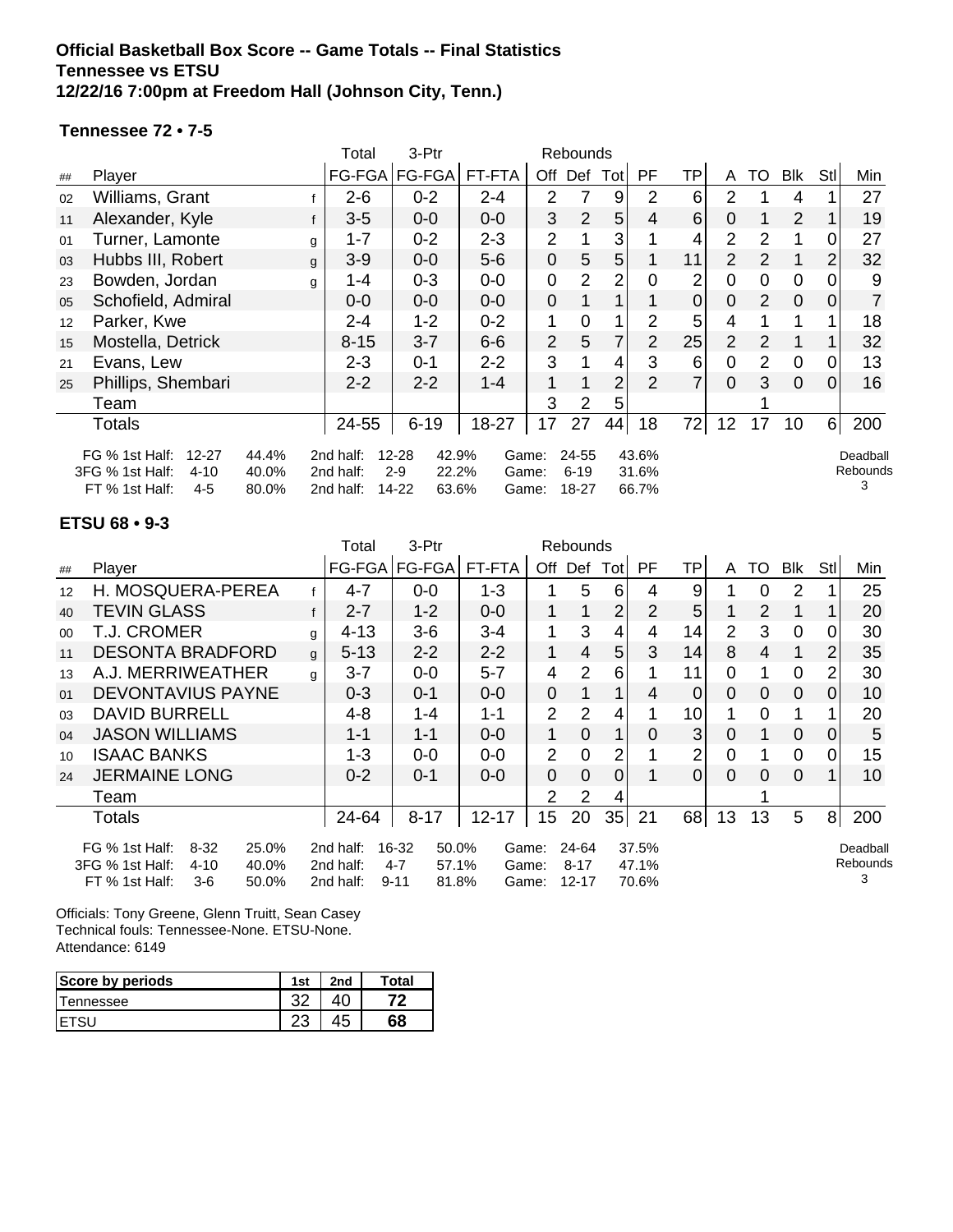# **Tennessee vs ETSU 12/22/16 7:00pm at Freedom Hall (Johnson City, Tenn.) 1st PERIOD Play-by-Play (Page 1)**

| <b>HOME TEAM: ETSU</b>              | <b>Time</b> | <b>Score</b> | <b>Margin</b>  | <b>VISITORS: Tennessee</b>            |
|-------------------------------------|-------------|--------------|----------------|---------------------------------------|
| MISSED FT SHOT by H. MOSQUERA-PEREA | 19:43       |              |                | FOUL by Hubbs III, Robert (P1T1)      |
| REBOUND (OFF) by (DEADBALL)         | 19:43       |              |                |                                       |
| MISSED FT SHOT by H. MOSQUERA-PEREA | 19:43       |              |                | REBOUND (DEF) by Williams, Grant      |
| REBOUND (DEF) by H. MOSQUERA-PEREA  | 19:16       |              |                | MISSED JUMPER by Hubbs III, Robert    |
| MISSED LAYUP by DESONTA BRADFORD    | 19:08       |              |                | REBOUND (DEF) by Bowden, Jordan       |
| <b>BLOCK by TEVIN GLASS</b>         |             |              |                | MISSED LAYUP by Hubbs III, Robert     |
|                                     | 18:53       |              |                |                                       |
|                                     | 18:51       |              |                | REBOUND (OFF) by Alexander, Kyle      |
|                                     | 18:50       | $0 - 2$      | V <sub>2</sub> | GOOD! LAYUP by Alexander, Kyle [PNT]  |
| GOOD! 3 PTR by T.J. CROMER          | 18:32       | $3 - 2$      | H <sub>1</sub> |                                       |
| ASSIST by DESONTA BRADFORD          | 18:32       |              |                |                                       |
| REBOUND (DEF) by H. MOSQUERA-PEREA  | 18:19       |              |                | MISSED 3 PTR by Bowden, Jordan        |
| MISSED JUMPER by TEVIN GLASS        | 18:07       |              |                | REBOUND (DEF) by Hubbs III, Robert    |
| FOUL by TEVIN GLASS (P1T1)          | 17:43       |              |                |                                       |
| SUB IN: ISAAC BANKS                 | 17:43       |              |                |                                       |
| SUB OUT: H. MOSQUERA-PEREA          | 17:43       |              |                |                                       |
|                                     | 17:27       | $3 - 4$      | V <sub>1</sub> | GOOD! JUMPER by Alexander, Kyle [PNT] |
|                                     | 17:27       |              |                | ASSIST by Williams, Grant             |
|                                     | 17:07       |              |                | FOUL by Alexander, Kyle (P1T2)        |
|                                     | 17:07       |              |                | SUB IN : Mostella, Detrick            |
|                                     | 17:07       |              |                | SUB OUT: Bowden, Jordan               |
| MISSED JUMPER by TEVIN GLASS        |             |              |                | REBOUND (DEF) by Williams, Grant      |
|                                     | 16:45       |              |                |                                       |
| FOUL by T.J. CROMER (P1T2)          | 16:18       |              |                |                                       |
| SUB IN: DAVID BURRELL               | 16:18       |              |                | SUB IN: Evans, Lew                    |
| SUB OUT: TEVIN GLASS                | 16:18       |              |                | SUB OUT: Williams, Grant              |
| REBOUND (DEF) by DAVID BURRELL      | 16:03       |              |                | MISSED 3 PTR by Mostella, Detrick     |
|                                     | 16:00       |              |                | FOUL by Mostella, Detrick (P1T3)      |
| MISSED LAYUP by DESONTA BRADFORD    | 15:49       |              |                | BLOCK by Alexander, Kyle              |
| REBOUND (OFF) by DAVID BURRELL      | 15:48       |              |                |                                       |
|                                     | 15:46       |              |                | BLOCK by Alexander, Kyle              |
| MISSED LAYUP by ISAAC BANKS         | 15:45       |              |                | BLOCK by Hubbs III, Robert            |
| REBOUND (OFF) by ISAAC BANKS        | 15:43       |              |                |                                       |
| MISSED LAYUP by ISAAC BANKS         | 15:39       |              |                |                                       |
| REBOUND (OFF) by DAVID BURRELL      | 15:39       |              |                |                                       |
| GOOD! LAYUP by DAVID BURRELL [PNT]  | 15:36       | $5 - 4$      | H <sub>1</sub> |                                       |
|                                     | 15:32       |              |                | MISSED LAYUP by Turner, Lamonte       |
|                                     | 15:32       |              |                | REBOUND (OFF) by Evans, Lew           |
|                                     | 15:29       | $5-6$        | V <sub>1</sub> | GOOD! LAYUP by Evans, Lew [PNT]       |
| FOUL by DESONTA BRADFORD (P1T3)     | 15:15       |              |                |                                       |
| TURNOVR by DESONTA BRADFORD         |             |              |                |                                       |
|                                     | 15:15       |              |                | <b>TIMEOUT</b> media                  |
|                                     | 15:15       |              |                |                                       |
| SUB IN: DEVONTAVIUS PAYNE           | 15:15       |              |                | SUB IN: Williams, Grant               |
| SUB OUT: T.J. CROMER                | 15:15       |              |                | SUB IN: Phillips, Shembari            |
|                                     | 15:15       |              |                | SUB IN: Parker, Kwe                   |
|                                     | 15:15       |              |                | SUB OUT: Alexander, Kyle              |
|                                     | 15:15       |              |                | SUB OUT: Hubbs III, Robert            |
|                                     | 15:15       |              |                | SUB OUT: Turner, Lamonte              |
|                                     | 14:49       |              |                | TURNOVR by Evans, Lew                 |
| STEAL by DESONTA BRADFORD           | 14:48       |              |                |                                       |
| MISSED DUNK by DESONTA BRADFORD     | 14:46       |              |                |                                       |
| REBOUND (OFF) by A.J. MERRIWEATHER  | 14:46       |              |                |                                       |
| MISSED LAYUP by A.J. MERRIWEATHER   | 14:42       |              |                | <b>BLOCK by Parker, Kwe</b>           |
|                                     | 14:41       |              |                | REBOUND (DEF) by (TEAM)               |
| SUB IN : JASON WILLIAMS             | 14:37       |              |                |                                       |
| SUB OUT: DESONTA BRADFORD           | 14:37       |              |                |                                       |
| FOUL by DEVONTAVIUS PAYNE (P1T4)    | 14:28       |              |                |                                       |
| SUB IN : T.J. CROMER                | 14:28       |              |                |                                       |
|                                     | 14:28       |              |                |                                       |
| SUB OUT: A.J. MERRIWEATHER          |             |              |                |                                       |
| FOUL by ISAAC BANKS (P1T5)          | 14:16       | $5 - 7$      | V <sub>2</sub> | GOOD! FT SHOT by Evans, Lew           |
|                                     | 14:16       | $5 - 8$      | $V_3$          | GOOD! FT SHOT by Evans, Lew           |
| SUB IN : H. MOSQUERA-PEREA          | 14:16       |              |                |                                       |
| SUB OUT: ISAAC BANKS                | 14:16       |              |                |                                       |
|                                     | 14:03       |              |                | FOUL by Evans, Lew (P1T4)             |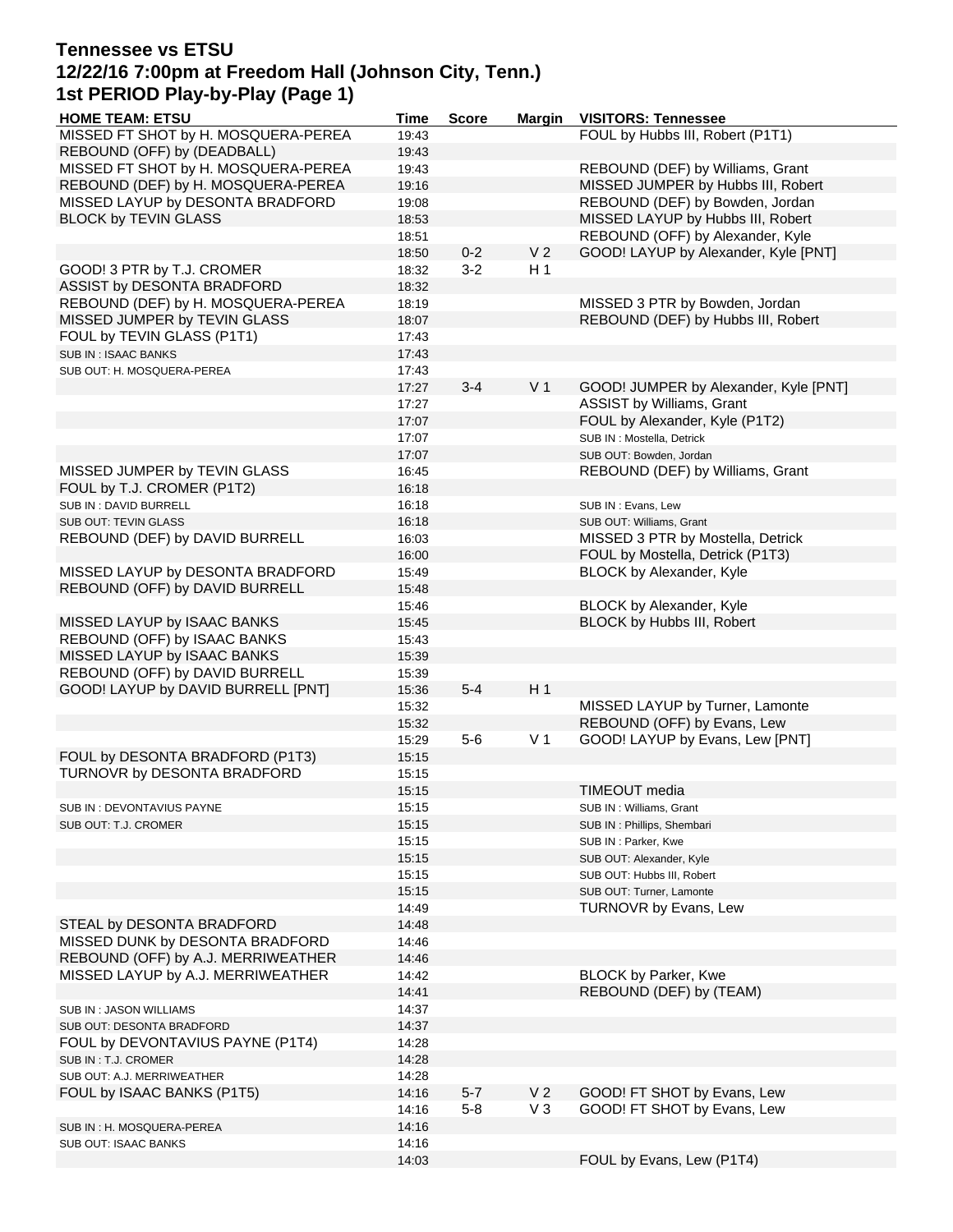## **Tennessee vs ETSU 12/22/16 7:00pm at Freedom Hall (Johnson City, Tenn.) 1st PERIOD Play-by-Play (Page 2)**

| <b>HOME TEAM: ETSU</b>             | Time           | <b>Score</b> | <b>Margin</b>  | <b>VISITORS: Tennessee</b>          |
|------------------------------------|----------------|--------------|----------------|-------------------------------------|
| MISSED FT SHOT by T.J. CROMER      | 14:03          |              |                |                                     |
| REBOUND (OFF) by (DEADBALL)        | 14:03          |              |                |                                     |
| GOOD! FT SHOT by T.J. CROMER       | 14:03          | $6 - 8$      | V <sub>2</sub> |                                     |
| REBOUND (DEF) by DAVID BURRELL     | 13:54          |              |                | MISSED LAYUP by Williams, Grant     |
| TURNOVR by JASON WILLIAMS          | 13:44          |              |                |                                     |
|                                    | 13:24          |              |                | TURNOVR by Phillips, Shembari       |
|                                    | 13:24          |              |                | SUB IN: Bowden, Jordan              |
|                                    | 13:24          |              |                | SUB OUT: Phillips, Shembari         |
| MISSED 3 PTR by DEVONTAVIUS PAYNE  |                |              |                | REBOUND (DEF) by Mostella, Detrick  |
|                                    | 13:06          |              |                |                                     |
|                                    | 12:50          | $6 - 10$     | V <sub>4</sub> | GOOD! LAYUP by Bowden, Jordan [PNT] |
|                                    | 12:50<br>12:35 |              |                | ASSIST by Mostella, Detrick         |
| MISSED JUMPER by H. MOSQUERA-PEREA |                |              |                |                                     |
| REBOUND (OFF) by T.J. CROMER       | 12:35          |              |                |                                     |
| MISSED LAYUP by T.J. CROMER        | 12:32          |              |                |                                     |
| REBOUND (OFF) by JASON WILLIAMS    | 12:32          |              |                |                                     |
| MISSED 3 PTR by T.J. CROMER        | 12:27          |              |                | REBOUND (DEF) by Bowden, Jordan     |
| REBOUND (DEF) by T.J. CROMER       | 12:13          |              |                | MISSED 3 PTR by Bowden, Jordan      |
| GOOD! 3 PTR by JASON WILLIAMS [FB] | 12:05          | $9 - 10$     | V <sub>1</sub> |                                     |
| ASSIST by T.J. CROMER              | 12:05          |              |                |                                     |
| REBOUND (DEF) by T.J. CROMER       | 11:48          |              |                | MISSED 3 PTR by Williams, Grant     |
| MISSED 3 PTR by DAVID BURRELL      | 11:37          |              |                | REBOUND (DEF) by Williams, Grant    |
| FOUL by H. MOSQUERA-PEREA (P1T6)   | 11:34          |              |                |                                     |
|                                    | 11:34          |              |                | <b>TIMEOUT MEDIA</b>                |
| SUB IN: DESONTA BRADFORD           | 11:34          |              |                | SUB IN : Phillips, Shembari         |
| SUB IN : A.J. MERRIWEATHER         | 11:34          |              |                | SUB IN: Turner, Lamonte             |
| SUB IN: JERMAINE LONG              | 11:34          |              |                | SUB IN: Schofield, Admiral          |
| SUB IN: TEVIN GLASS                | 11:34          |              |                | SUB OUT: Evans, Lew                 |
| SUB OUT: DAVID BURRELL             | 11:34          |              |                | SUB OUT: Mostella, Detrick          |
| SUB OUT: JASON WILLIAMS            | 11:34          |              |                | SUB OUT: Parker, Kwe                |
| SUB OUT: T.J. CROMER               | 11:34          |              |                |                                     |
| SUB OUT: DEVONTAVIUS PAYNE         | 11:34          |              |                |                                     |
|                                    | 11:19          |              |                | TURNOVR by Phillips, Shembari       |
|                                    | 11:19          |              |                | SUB IN: Hubbs III, Robert           |
|                                    | 11:19          |              |                | SUB OUT: Bowden, Jordan             |
| MISSED LAYUP by TEVIN GLASS        | 11:06          |              |                | REBOUND (DEF) by Williams, Grant    |
|                                    | 10:57          |              |                | FOUL by Schofield, Admiral (P1T5)   |
|                                    | 10:57          |              |                | TURNOVR by Schofield, Admiral       |
|                                    | 10:42          |              |                | FOUL by Phillips, Shembari (P1T6)   |
|                                    | 10:42          |              |                | SUB IN : Mostella, Detrick          |
|                                    | 10:42          |              |                | SUB OUT: Phillips, Shembari         |
| TURNOVR by TEVIN GLASS             | 10:23          |              |                |                                     |
| SUB IN : DAVID BURRELL             | 10:23          |              |                |                                     |
| SUB OUT: TEVIN GLASS               | 10:23          |              |                |                                     |
| <b>BLOCK by DAVID BURRELL</b>      | 10:09          |              |                | MISSED LAYUP by Hubbs III, Robert   |
|                                    | 10:06          |              |                | REBOUND (OFF) by Mostella, Detrick  |
| REBOUND (DEF) by H. MOSQUERA-PEREA | 10:03          |              |                | MISSED JUMPER by Hubbs III, Robert  |
| MISSED LAYUP by DAVID BURRELL      | 09:47          |              |                | REBOUND (DEF) by Schofield, Admiral |
| FOUL by JERMAINE LONG (P1T7)       | 09:40          |              |                | MISSED FT SHOT by Turner, Lamonte   |
|                                    | 09:40          |              |                | REBOUND (OFF) by Turner, Lamonte    |
| SUB IN : T.J. CROMER               | 09:40          |              |                | SUB IN: Alexander, Kyle             |
| SUB OUT: JERMAINE LONG             | 09:40          |              |                | SUB OUT: Williams, Grant            |
| STEAL by DAVID BURRELL             | 09:16          |              |                | TURNOVR by Hubbs III, Robert        |
| MISSED 3 PTR by DAVID BURRELL      | 09:05          |              |                | REBOUND (DEF) by Hubbs III, Robert  |
| REBOUND (DEF) by (TEAM)            | 08:51          |              |                | MISSED 3 PTR by Turner, Lamonte     |
| MISSED JUMPER by T.J. CROMER       | 08:31          |              |                | REBOUND (DEF) by Hubbs III, Robert  |
| REBOUND (DEF) by DESONTA BRADFORD  | 08:18          |              |                | MISSED JUMPER by Alexander, Kyle    |
| GOOD! 3 PTR by T.J. CROMER         | 08:06          | $12 - 10$    | H <sub>2</sub> |                                     |
| ASSIST by DAVID BURRELL            | 08:06          |              |                |                                     |
|                                    | 07:45          |              |                | TURNOVR by Schofield, Admiral       |
| <b>TIMEOUT MEDIA</b>               | 07:45          |              |                |                                     |
| SUB IN : ISAAC BANKS               | 07:45          |              |                | SUB IN: Evans, Lew                  |
| SUB OUT: H. MOSQUERA-PEREA         | 07:45          |              |                | SUB IN : Fulkerson, John            |
|                                    | 07:45          |              |                | SUB OUT: Schofield, Admiral         |
|                                    | 07:45          |              |                | SUB OUT: Hubbs III, Robert          |
| TURNOVR by T.J. CROMER             | 07:28          |              |                |                                     |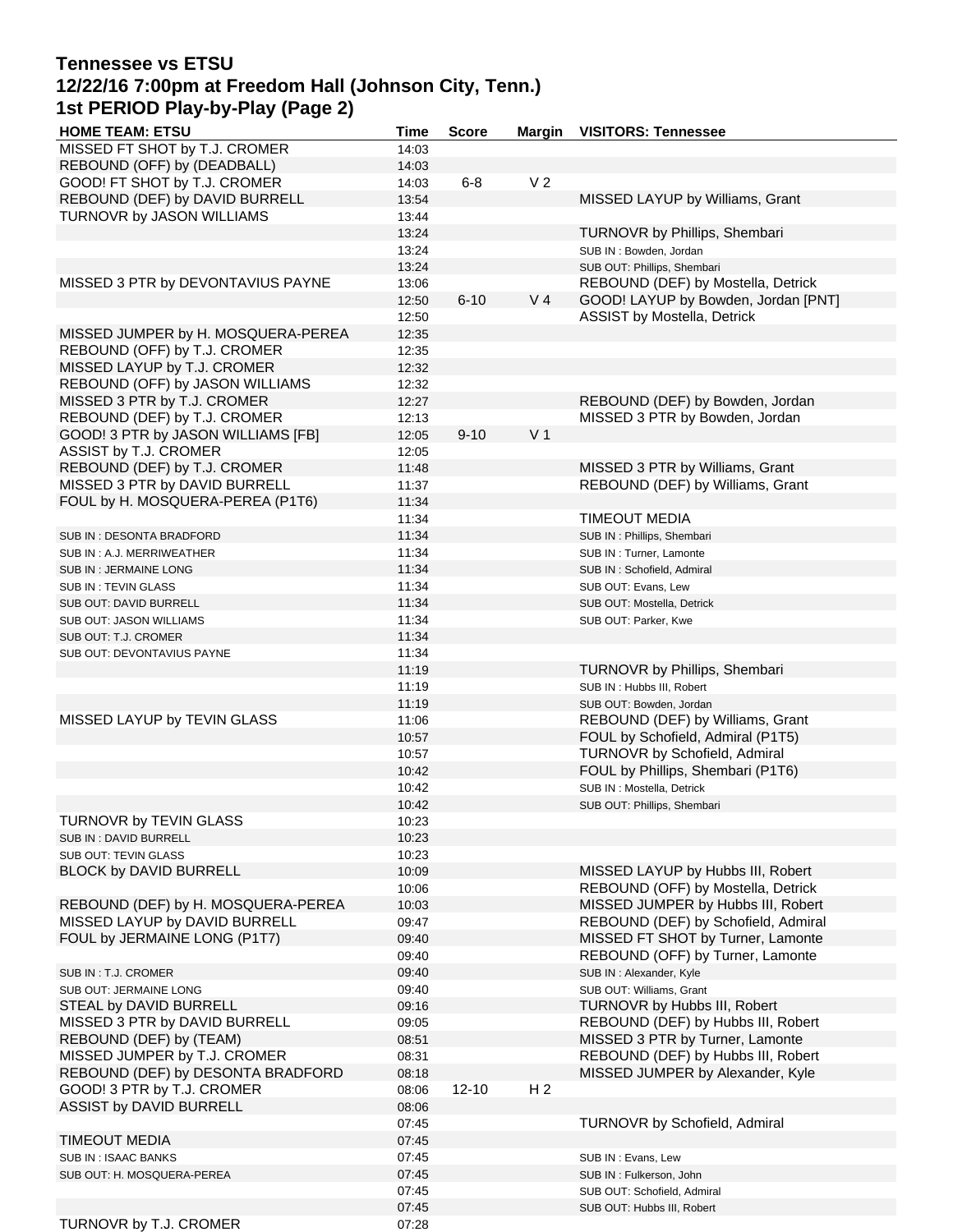## **Tennessee vs ETSU 12/22/16 7:00pm at Freedom Hall (Johnson City, Tenn.) 1st PERIOD Play-by-Play (Page 3)**

| <b>HOME TEAM: ETSU</b>               | Time  | <b>Score</b> |                | Margin VISITORS: Tennessee              |
|--------------------------------------|-------|--------------|----------------|-----------------------------------------|
|                                      | 07:15 | $12 - 12$    | T 1            | GOOD! JUMPER by Hubbs III, Robert [PNT] |
| MISSED JUMPER by DESONTA BRADFORD    | 06:58 |              |                | REBOUND (DEF) by Alexander, Kyle        |
|                                      | 06:47 |              |                | TURNOVR by Turner, Lamonte              |
| STEAL by DESONTA BRADFORD            | 06:45 |              |                |                                         |
| MISSED JUMPER by T.J. CROMER         | 06:37 |              |                |                                         |
| REBOUND (OFF) by A.J. MERRIWEATHER   | 06:37 |              |                |                                         |
| MISSED 3 PTR by DAVID BURRELL        | 06:31 |              |                | REBOUND (DEF) by Alexander, Kyle        |
|                                      | 05:59 |              |                | TURNOVR by (TEAM)                       |
| SUB IN: TEVIN GLASS                  | 05:55 |              |                |                                         |
| SUB OUT: DAVID BURRELL               | 05:55 |              |                |                                         |
| TURNOVR by TEVIN GLASS               | 05:35 |              |                |                                         |
| FOUL by T.J. CROMER (P2T8)           | 05:19 | $12 - 13$    | V <sub>1</sub> | GOOD! FT SHOT by Hubbs III, Robert      |
|                                      | 05:19 | $12 - 14$    | V <sub>2</sub> | GOOD! FT SHOT by Hubbs III, Robert      |
| SUB IN: DEVONTAVIUS PAYNE            | 05:19 |              |                | SUB IN: Parker, Kwe                     |
| SUB IN : JERMAINE LONG               | 05:19 |              |                | SUB OUT: Turner, Lamonte                |
| SUB OUT: A.J. MERRIWEATHER           | 05:19 |              |                |                                         |
| SUB OUT: T.J. CROMER                 | 05:19 |              |                |                                         |
| GOOD! JUMPER by ISAAC BANKS [PNT]    | 04:55 | $14 - 14$    | T <sub>2</sub> |                                         |
|                                      | 04:43 |              |                | FOUL by Evans, Lew (P2T7)               |
|                                      | 04:43 |              |                | TURNOVR by Evans, Lew                   |
| MISSED LAYUP by DEVONTAVIUS PAYNE    | 04:30 |              |                | REBOUND (DEF) by Mostella, Detrick      |
|                                      | 04:22 |              |                | MISSED JUMPER by Mostella, Detrick      |
|                                      | 04:22 |              |                | REBOUND (OFF) by Alexander, Kyle        |
|                                      | 04:19 |              |                | MISSED LAYUP by Alexander, Kyle         |
|                                      | 04:19 |              |                | REBOUND (OFF) by Alexander, Kyle        |
|                                      | 04:12 |              |                | MISSED 3 PTR by Evans, Lew              |
|                                      | 04:12 |              |                | REBOUND (OFF) by Mostella, Detrick      |
| SUB IN : JASON WILLIAMS              | 04:05 |              |                | SUB IN: Williams, Grant                 |
| SUB IN : A.J. MERRIWEATHER           | 04:05 |              |                | SUB OUT: Evans, Lew                     |
| SUB OUT: DESONTA BRADFORD            | 04:05 |              |                |                                         |
| SUB OUT: JERMAINE LONG               | 04:05 |              |                |                                         |
|                                      | 03:52 | $14 - 16$    | V <sub>2</sub> | GOOD! LAYUP by Williams, Grant [PNT]    |
| MISSED LAYUP by A.J. MERRIWEATHER    | 03:31 |              |                | REBOUND (DEF) by Hubbs III, Robert      |
|                                      | 03:21 | 14-19        | V <sub>5</sub> | GOOD! 3 PTR by Parker, Kwe              |
|                                      | 03:21 |              |                | ASSIST by Hubbs III, Robert             |
| <b>TIMEOUT MEDIA</b>                 | 03:10 |              |                |                                         |
| SUB IN: T.J. CROMER                  | 03:10 |              |                | SUB IN: Hubbs III, Robert               |
| SUB IN: DESONTA BRADFORD             | 03:10 |              |                | SUB OUT: Fulkerson, John                |
| SUB OUT: JASON WILLIAMS              | 03:10 |              |                |                                         |
| SUB OUT: DEVONTAVIUS PAYNE           | 03:10 |              |                |                                         |
| GOOD! JUMPER by DESONTA BRADFORD [PN | 02:55 | 16-19        | $V_3$          |                                         |
|                                      | 02:33 | $16 - 21$    | V <sub>5</sub> | GOOD! LAYUP by Mostella, Detrick [PNT]  |
|                                      | 02:33 |              |                | ASSIST by Williams, Grant               |
| GOOD! JUMPER by DESONTA BRADFORD [PN | 02:21 | $18 - 21$    | $V_3$          |                                         |
|                                      | 02:04 | 18-23        | V <sub>5</sub> | GOOD! JUMPER by Mostella, Detrick       |
| GOOD! 3 PTR by T.J. CROMER           | 01:49 | $21 - 23$    | V <sub>2</sub> |                                         |
| ASSIST by DESONTA BRADFORD           | 01:49 |              |                |                                         |
|                                      | 01:35 | $21 - 26$    | V <sub>5</sub> | GOOD! 3 PTR by Mostella, Detrick        |
|                                      | 01:35 |              |                | ASSIST by Parker, Kwe                   |
| MISSED JUMPER by TEVIN GLASS         | 01:14 |              |                | REBOUND (DEF) by Mostella, Detrick      |
|                                      | 00:53 | 21-29        | V8             | GOOD! 3 PTR by Mostella, Detrick        |
|                                      | 00:53 |              |                | ASSIST by Hubbs III, Robert             |
| TIMEOUT 30sec                        | 00:49 |              |                |                                         |
| MISSED 3 PTR by T.J. CROMER          | 00:36 |              |                |                                         |
| REBOUND (OFF) by DESONTA BRADFORD    | 00:36 |              |                |                                         |
| GOOD! FT SHOT by DESONTA BRADFORD    | 00:32 | 22-29        | V <sub>7</sub> | FOUL by Williams, Grant (P1T8)          |
| GOOD! FT SHOT by DESONTA BRADFORD    | 00:32 | 23-29        | $V_6$          |                                         |
| SUB IN : DEVONTAVIUS PAYNE           | 00:32 |              |                |                                         |
| SUB OUT: T.J. CROMER                 | 00:32 |              |                |                                         |
|                                      | 00:26 |              |                | TIMEOUT 30sec                           |
|                                      | 00:12 |              |                | TURNOVR by Parker, Kwe                  |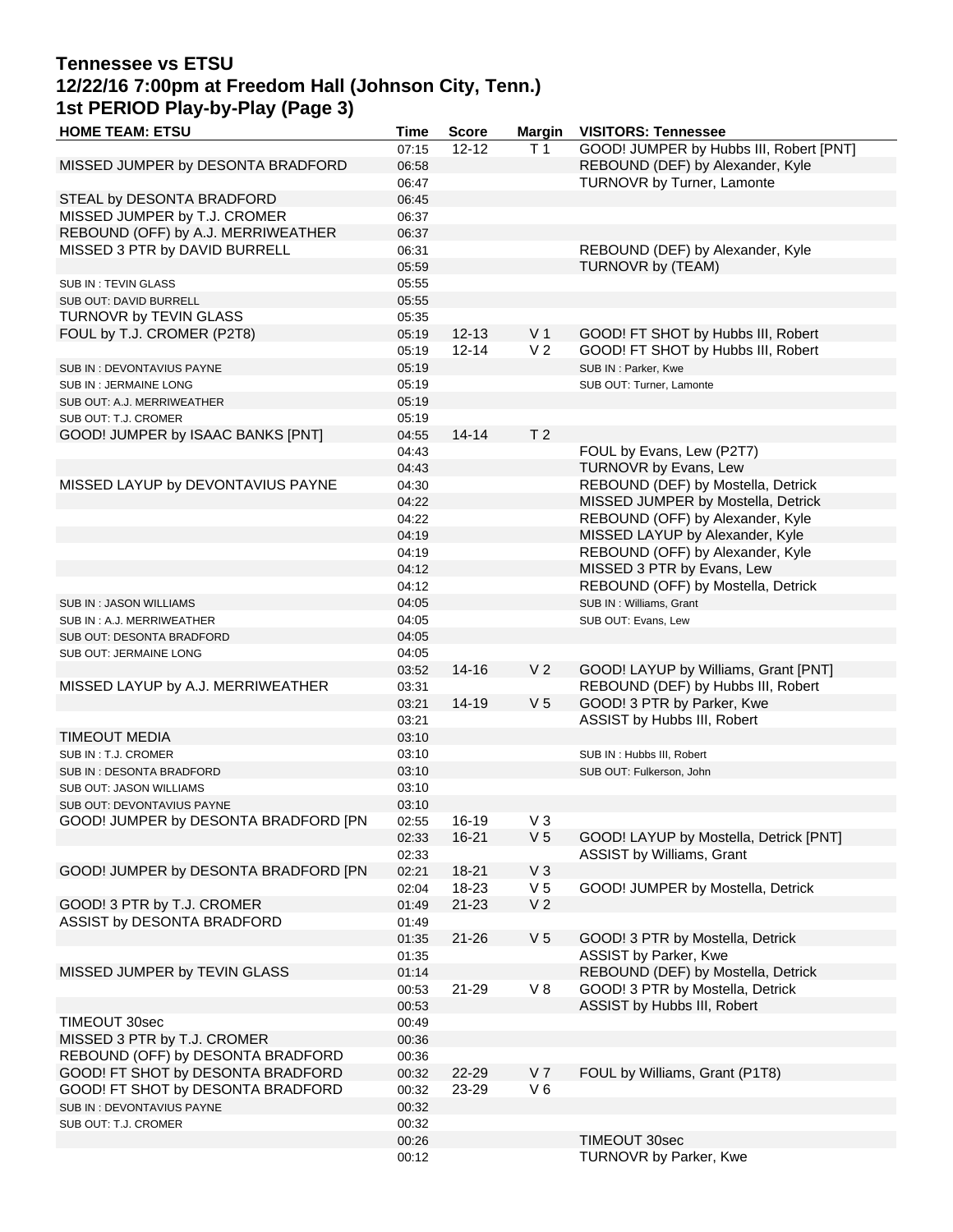# **Tennessee vs ETSU 12/22/16 7:00pm at Freedom Hall (Johnson City, Tenn.) 1st PERIOD Play-by-Play (Page 4)**

| <b>HOME TEAM: ETSU</b>     | Time  | Score |     | Margin VISITORS: Tennessee       |
|----------------------------|-------|-------|-----|----------------------------------|
| STEAL by A.J. MERRIWEATHER | 00:11 |       |     |                                  |
| TURNOVR by ISAAC BANKS     | 00:08 |       |     | STEAL by Williams, Grant         |
|                            | 00:08 |       |     | SUB IN: Turner, Lamonte          |
|                            | 00:08 |       |     | SUB OUT: Parker, Kwe             |
|                            | 00:04 | 23-32 | V 9 | GOOD! 3 PTR by Mostella, Detrick |
|                            | 00:04 |       |     | ASSIST by Turner, Lamonte        |

Tennessee 32, ETSU 23

|                       | In.  | Off      | 2nd              | Fast |       |                         |
|-----------------------|------|----------|------------------|------|-------|-------------------------|
| 1st period-only Paint |      |          | T/O Chance Break |      | Bench |                         |
| Tennessee             | - 14 |          | ь.               |      | 20    | Score tied - 2 times.   |
| <b>FTSU</b>           |      | $\Omega$ | 4                |      |       | Lead changed - 6 times. |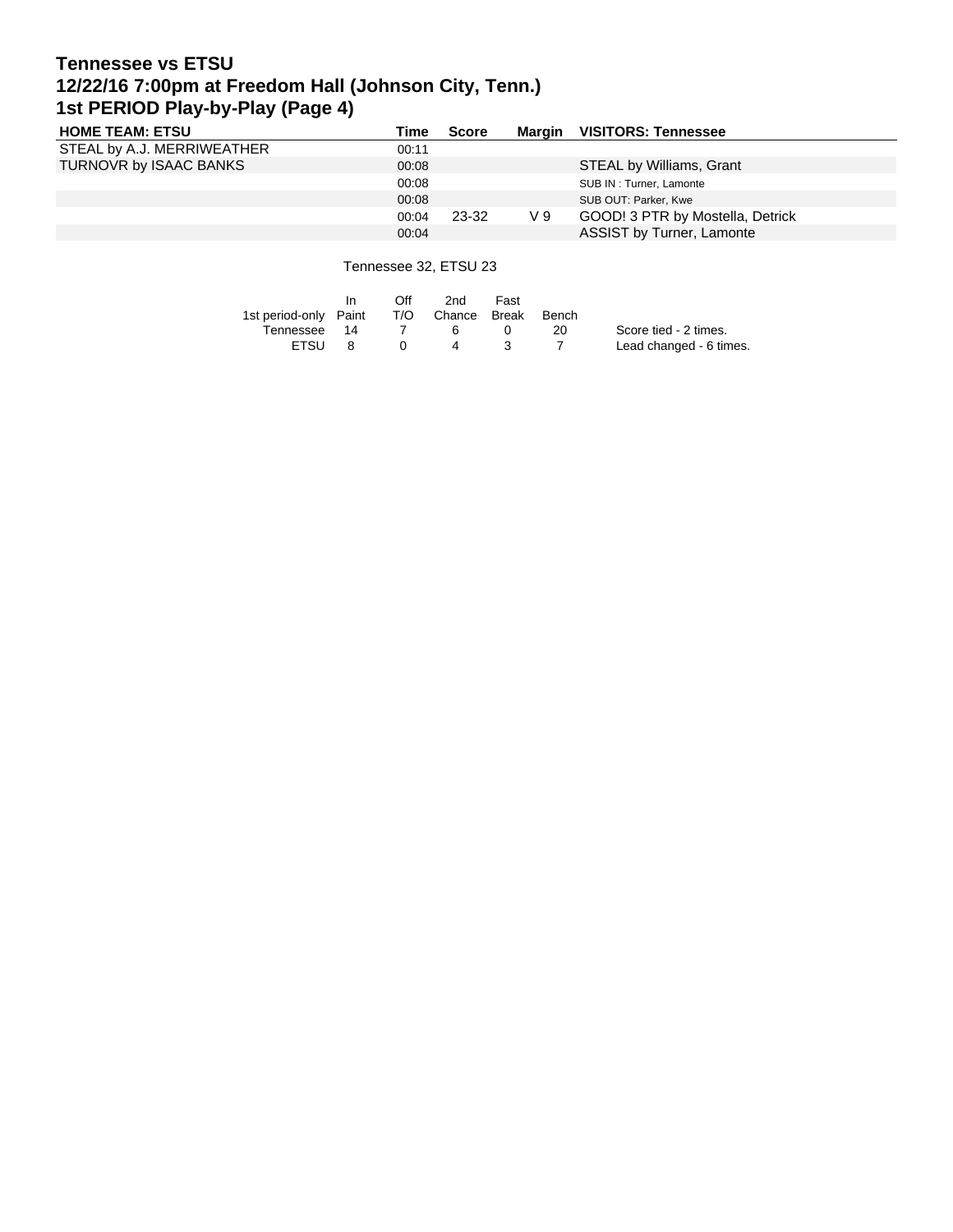# **Tennessee vs ETSU 12/22/16 7:00pm at Freedom Hall (Johnson City, Tenn.) 2nd PERIOD Play-by-Play (Page 1)**

| <b>HOME TEAM: ETSU</b>                 | Time  | <b>Score</b> | <b>Margin</b>  | <b>VISITORS: Tennessee</b>             |
|----------------------------------------|-------|--------------|----------------|----------------------------------------|
| TURNOVR by DESONTA BRADFORD            | 19:50 |              |                |                                        |
|                                        | 19:48 |              |                | STEAL by Alexander, Kyle               |
|                                        | 19:42 |              |                | TURNOVR by Williams, Grant             |
| GOOD! 3 PTR by TEVIN GLASS             | 19:31 | 26-32        | $V_6$          |                                        |
| ASSIST by DESONTA BRADFORD             | 19:31 |              |                |                                        |
| BLOCK by H. MOSQUERA-PEREA             | 19:10 |              |                | MISSED LAYUP by Williams, Grant        |
|                                        | 19:09 |              |                | REBOUND (OFF) by (TEAM)                |
|                                        | 19:07 |              |                | MISSED LAYUP by Turner, Lamonte        |
|                                        | 19:07 |              |                | REBOUND (OFF) by Turner, Lamonte       |
|                                        | 19:04 |              |                |                                        |
|                                        |       |              |                | MISSED LAYUP by Turner, Lamonte        |
|                                        | 19:04 |              |                | REBOUND (OFF) by Williams, Grant       |
| FOUL by H. MOSQUERA-PEREA (P2T1)       | 18:58 | 26-33        | V <sub>7</sub> | GOOD! FT SHOT by Hubbs III, Robert     |
|                                        | 18:58 | 26-34        | V8             | GOOD! FT SHOT by Hubbs III, Robert     |
| GOOD! 3 PTR by DESONTA BRADFORD        | 18:40 | 29-34        | V <sub>5</sub> |                                        |
|                                        | 18:31 |              |                | FOUL by Alexander, Kyle (P2T1)         |
|                                        | 18:31 |              |                | TURNOVR by Alexander, Kyle             |
| GOOD! JUMPER by H. MOSQUERA-PEREA [PN  | 18:19 | 31-34        | $V_3$          |                                        |
| ASSIST by DESONTA BRADFORD             | 18:19 |              |                |                                        |
|                                        | 18:10 |              |                | TURNOVR by Turner, Lamonte             |
| <b>STEAL by TEVIN GLASS</b>            | 18:09 |              |                |                                        |
| MISSED LAYUP by A.J. MERRIWEATHER      | 18:05 |              |                | BLOCK by Turner, Lamonte               |
| REBOUND (OFF) by (TEAM)                | 18:05 |              |                |                                        |
|                                        | 18:05 |              |                | SUB IN : Parker, Kwe                   |
|                                        | 18:05 |              |                | SUB OUT: Turner, Lamonte               |
| TURNOVR by A.J. MERRIWEATHER           | 18:02 |              |                | STEAL by Hubbs III, Robert             |
| SUB IN: JERMAINE LONG                  | 18:02 |              |                |                                        |
| SUB OUT: A.J. MERRIWEATHER             | 18:02 |              |                |                                        |
| REBOUND (DEF) by TEVIN GLASS           | 17:39 |              |                | MISSED 3 PTR by Bowden, Jordan         |
| GOOD! JUMPER by DESONTA BRADFORD [PN   | 17:20 | 33-34        | V <sub>1</sub> |                                        |
|                                        |       |              |                |                                        |
|                                        | 16:54 |              |                | TURNOVR by Hubbs III, Robert           |
| STEAL by JERMAINE LONG                 | 16:53 |              |                |                                        |
| TURNOVR by T.J. CROMER                 | 16:50 |              |                |                                        |
|                                        | 16:49 |              |                | STEAL by Parker, Kwe                   |
|                                        | 16:47 | 33-36        | V <sub>3</sub> | GOOD! DUNK by Alexander, Kyle [FB/PNT] |
|                                        | 16:47 |              |                | ASSIST by Parker, Kwe                  |
| GOOD! LAYUP by H. MOSQUERA-PEREA [PNT] | 16:27 | 35-36        | V <sub>1</sub> |                                        |
| ASSIST by TEVIN GLASS                  | 16:27 |              |                |                                        |
| GOOD! FT SHOT by H. MOSQUERA-PEREA     | 16:27 | 36-36        | T <sub>3</sub> | FOUL by Alexander, Kyle (P3T2)         |
| SUB IN: ISAAC BANKS                    | 16:27 |              |                | SUB IN : Mostella, Detrick             |
| SUB OUT: H. MOSQUERA-PEREA             | 16:27 |              |                | SUB IN: Evans, Lew                     |
|                                        | 16:27 |              |                | SUB IN: Turner, Lamonte                |
|                                        | 16:27 |              |                | SUB OUT: Alexander, Kyle               |
|                                        | 16:27 |              |                | SUB OUT: Williams, Grant               |
|                                        | 16:27 |              |                | SUB OUT: Bowden, Jordan                |
|                                        | 16:10 |              |                | MISSED 3 PTR by Parker, Kwe            |
|                                        | 16:10 |              |                | REBOUND (OFF) by Parker, Kwe           |
|                                        | 16:07 | 36-38        | V <sub>2</sub> | GOOD! LAYUP by Parker, Kwe [PNT]       |
| MISSED 3 PTR by JERMAINE LONG          | 15:44 |              |                | REBOUND (DEF) by Evans, Lew            |
|                                        | 15:31 |              |                | MISSED LAYUP by Hubbs III, Robert      |
|                                        | 15:31 |              |                | REBOUND (OFF) by Evans, Lew            |
|                                        | 15:27 | 36-40        | V <sub>4</sub> | GOOD! LAYUP by Evans, Lew [PNT]        |
| MISSED JUMPER by DESONTA BRADFORD      |       |              |                |                                        |
| REBOUND (OFF) by ISAAC BANKS           | 15:11 |              |                |                                        |
|                                        | 15:11 |              |                |                                        |
| GOOD! LAYUP by T.J. CROMER [PNT]       | 15:03 | 38-40        | V <sub>2</sub> |                                        |
|                                        | 14:59 |              |                | <b>TIMEOUT MEDIA</b>                   |
| SUB IN : H. MOSQUERA-PEREA             | 14:59 |              |                |                                        |
| SUB IN : DAVID BURRELL                 | 14:59 |              |                |                                        |
| SUB OUT: TEVIN GLASS                   | 14:59 |              |                |                                        |
| SUB OUT: ISAAC BANKS                   | 14:59 |              |                |                                        |
|                                        | 14:48 |              |                | MISSED 3 PTR by Mostella, Detrick      |
|                                        |       |              |                |                                        |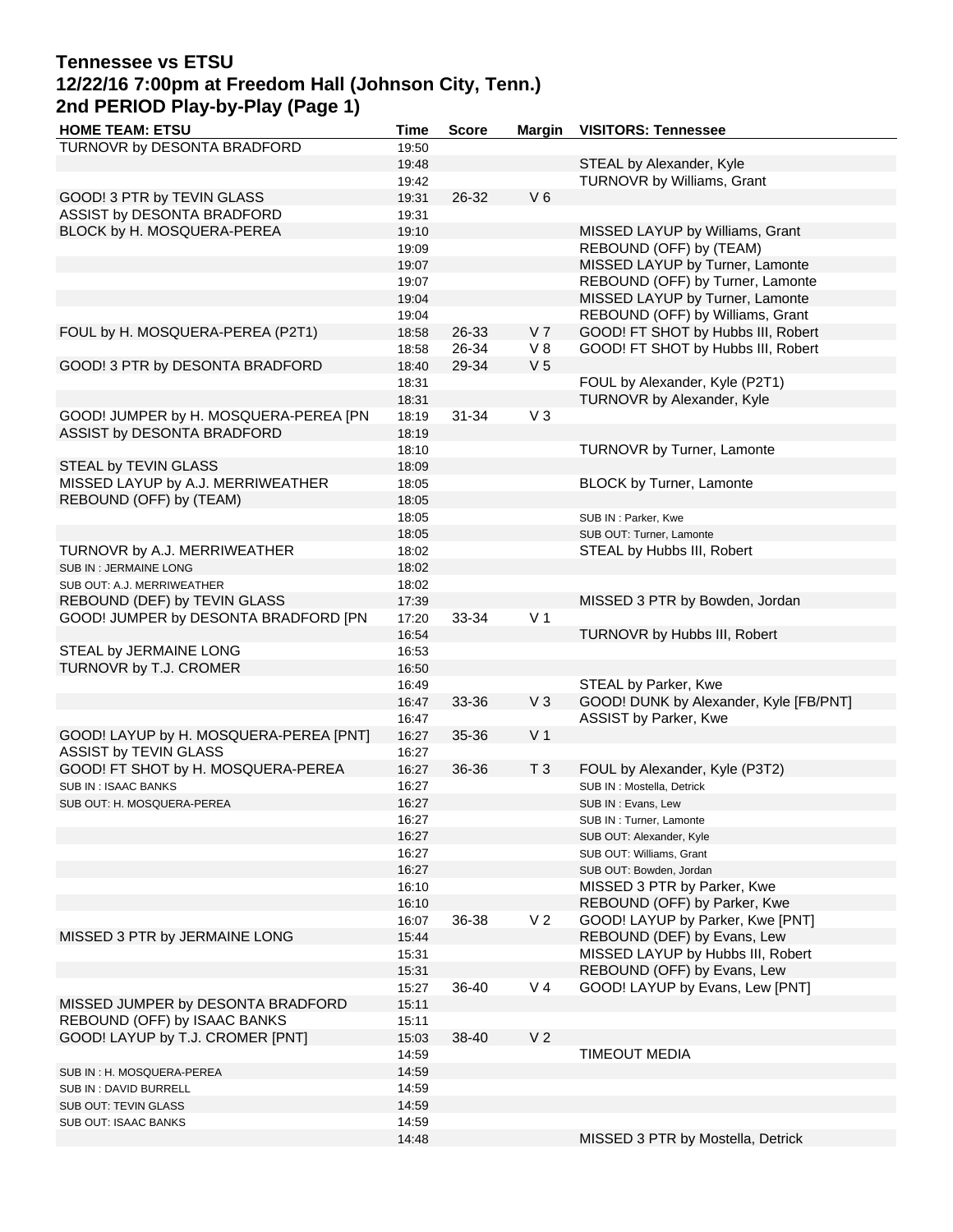## **Tennessee vs ETSU 12/22/16 7:00pm at Freedom Hall (Johnson City, Tenn.) 2nd PERIOD Play-by-Play (Page 2)**

| <b>HOME TEAM: ETSU</b>                 | <b>Time</b> | <b>Score</b> | <b>Margin</b>  | <b>VISITORS: Tennessee</b>                |
|----------------------------------------|-------------|--------------|----------------|-------------------------------------------|
|                                        | 14:48       |              |                | REBOUND (OFF) by Evans, Lew               |
|                                        | 14:39       | 38-42        | V <sub>4</sub> | GOOD! JUMPER by Turner, Lamonte           |
| GOOD! DUNK by DAVID BURRELL [PNT]      | 14:16       | 40-42        | V <sub>2</sub> |                                           |
| ASSIST by DESONTA BRADFORD             | 14:16       |              |                |                                           |
|                                        | 14:07       | 40-44        | V <sub>4</sub> | GOOD! LAYUP by Hubbs III, Robert [FB/PNT] |
|                                        | 14:07       |              |                | ASSIST by Parker, Kwe                     |
| GOOD! LAYUP by H. MOSQUERA-PEREA [PNT] | 13:48       | 42-44        | V <sub>2</sub> |                                           |
| ASSIST by DESONTA BRADFORD             | 13:48       |              |                |                                           |
|                                        | 13:33       |              | V <sub>4</sub> | GOOD! LAYUP by Hubbs III, Robert [PNT]    |
|                                        |             | 42-46        |                |                                           |
|                                        | 13:33       |              |                | <b>ASSIST by Mostella, Detrick</b>        |
|                                        | 13:21       |              |                | FOUL by Parker, Kwe (P1T3)                |
| SUB IN: JASON WILLIAMS                 | 13:21       |              |                | SUB IN : Phillips, Shembari               |
| SUB OUT: DESONTA BRADFORD              | 13:21       |              |                | SUB IN: Schofield, Admiral                |
|                                        | 13:21       |              |                | SUB OUT: Hubbs III, Robert                |
|                                        | 13:21       |              |                | SUB OUT: Parker, Kwe                      |
| GOOD! FT SHOT by T.J. CROMER           | 13:14       | 43-46        | $V_3$          | FOUL by Evans, Lew (P3T4)                 |
| GOOD! FT SHOT by T.J. CROMER           | 13:14       | 44-46        | V <sub>2</sub> |                                           |
|                                        | 13:14       |              |                | SUB IN: Williams, Grant                   |
|                                        | 13:14       |              |                | SUB OUT: Evans, Lew                       |
|                                        | 13:01       |              |                | MISSED 3 PTR by Turner, Lamonte           |
|                                        | 13:01       |              |                | REBOUND (OFF) by Williams, Grant          |
| FOUL by H. MOSQUERA-PEREA (P3T2)       | 12:59       |              |                |                                           |
|                                        | 12:58       | 44-49        | V <sub>5</sub> | GOOD! 3 PTR by Phillips, Shembari         |
|                                        | 12:58       |              |                | ASSIST by Turner, Lamonte                 |
|                                        | 12:39       |              |                | FOUL by Williams, Grant (P2T5)            |
| <b>SUB IN: ISAAC BANKS</b>             | 12:39       |              |                |                                           |
| SUB OUT: H. MOSQUERA-PEREA             | 12:39       |              |                |                                           |
| MISSED JUMPER by T.J. CROMER           | 12:38       |              |                | <b>BLOCK by Mostella, Detrick</b>         |
|                                        | 12:35       |              |                | REBOUND (DEF) by Turner, Lamonte          |
| REBOUND (DEF) by T.J. CROMER           | 12:27       |              |                | MISSED 3 PTR by Williams, Grant           |
| MISSED 3 PTR by T.J. CROMER            | 12:19       |              |                | REBOUND (DEF) by Williams, Grant          |
| FOUL by T.J. CROMER (P3T3)             | 12:11       |              |                |                                           |
| SUB IN : DEVONTAVIUS PAYNE             | 12:11       |              |                |                                           |
| SUB IN: DESONTA BRADFORD               | 12:11       |              |                |                                           |
| SUB IN : A.J. MERRIWEATHER             | 12:11       |              |                |                                           |
| SUB OUT: T.J. CROMER                   | 12:11       |              |                |                                           |
| SUB OUT: JASON WILLIAMS                | 12:11       |              |                |                                           |
|                                        | 12:11       |              |                |                                           |
| SUB OUT: JERMAINE LONG                 | 12:04       | 44-51        | V 7            | GOOD! JUMPER by Mostella, Detrick [PNT]   |
|                                        | 11:38       |              |                |                                           |
| MISSED LAYUP by DEVONTAVIUS PAYNE      |             |              |                |                                           |
| REBOUND (OFF) by A.J. MERRIWEATHER     | 11:38       |              |                |                                           |
| GOOD! LAYUP by A.J. MERRIWEATHER [PNT] | 11:35       | 46-51        | V <sub>5</sub> |                                           |
| FOUL by DEVONTAVIUS PAYNE (P2T4)       | 11:07       |              |                |                                           |
|                                        | 11:07       |              |                | <b>TIMEOUT MEDIA</b>                      |
|                                        | 11:07       | 46-52        | $V_6$          | GOOD! FT SHOT by Phillips, Shembari       |
| REBOUND (DEF) by DEVONTAVIUS PAYNE     | 11:07       |              |                | MISSED FT SHOT by Phillips, Shembari      |
| GOOD! LAYUP by A.J. MERRIWEATHER [PNT] | 10:59       | 48-52        | V <sub>4</sub> |                                           |
| ASSIST by DESONTA BRADFORD             | 10:59       |              |                |                                           |
|                                        | 10:24       |              |                | MISSED JUMPER by Turner, Lamonte          |
| REBOUND (DEF) by A.J. MERRIWEATHER     | 10:23       |              |                |                                           |
| TIMEOUT 30sec                          | 10:23       |              |                |                                           |
| SUB IN : T.J. CROMER                   | 10:23       |              |                |                                           |
| SUB IN : H. MOSQUERA-PEREA             | 10:23       |              |                |                                           |
| SUB OUT: ISAAC BANKS                   | 10:23       |              |                |                                           |
| SUB OUT: DEVONTAVIUS PAYNE             | 10:23       |              |                |                                           |
| GOOD! 3 PTR by DESONTA BRADFORD        | 10:09       | $51 - 52$    | V <sub>1</sub> |                                           |
| FOUL by DAVID BURRELL (P1T5)           | 10:01       | 51-53        | V <sub>2</sub> | GOOD! FT SHOT by Mostella, Detrick        |
|                                        | 10:01       | 51-54        | $V_3$          | GOOD! FT SHOT by Mostella, Detrick        |
|                                        | 10:01       |              |                | SUB IN: Parker, Kwe                       |
|                                        | 10:01       |              |                | SUB IN: Hubbs III, Robert                 |
|                                        | 10:01       |              |                | SUB OUT: Schofield, Admiral               |
|                                        | 10:01       |              |                | SUB OUT: Turner, Lamonte                  |
|                                        | 09:51       |              |                | FOUL by Parker, Kwe (P2T6)                |
|                                        |             |              |                |                                           |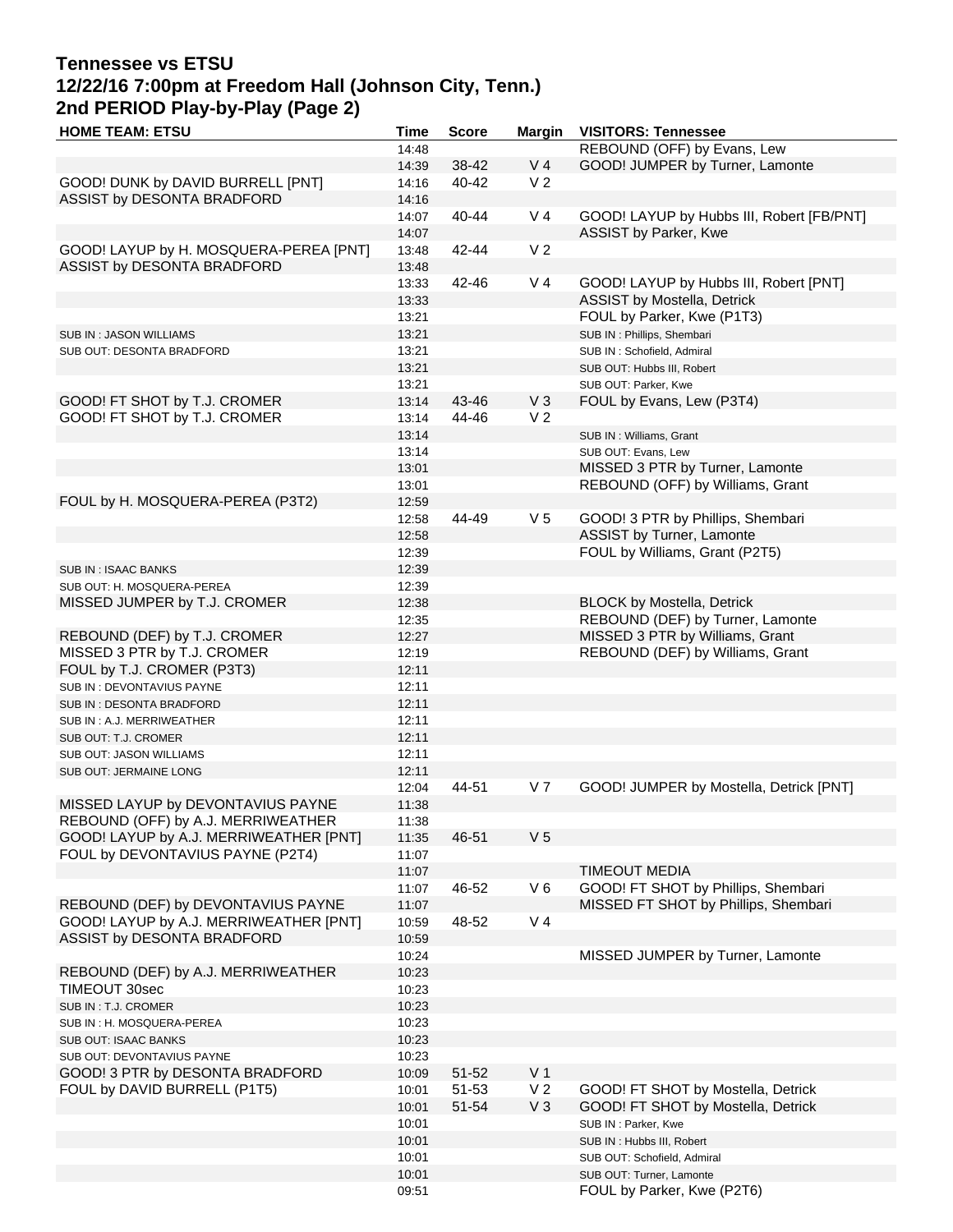## **Tennessee vs ETSU 12/22/16 7:00pm at Freedom Hall (Johnson City, Tenn.) 2nd PERIOD Play-by-Play (Page 3)**

| <b>HOME TEAM: ETSU</b>                 | Time  | <b>Score</b> | <b>Margin</b>  | <b>VISITORS: Tennessee</b>              |
|----------------------------------------|-------|--------------|----------------|-----------------------------------------|
| MISSED FT SHOT by A.J. MERRIWEATHER    | 09:51 |              |                |                                         |
| REBOUND (OFF) by (DEADBALL)            | 09:51 |              |                |                                         |
| GOOD! FT SHOT by A.J. MERRIWEATHER     | 09:51 | 52-54        | V <sub>2</sub> |                                         |
| REBOUND (DEF) by H. MOSQUERA-PEREA     | 09:39 |              |                | MISSED 3 PTR by Mostella, Detrick       |
| GOOD! LAYUP by DAVID BURRELL [FB/PNT]  | 09:31 | 54-54        | T <sub>4</sub> |                                         |
| ASSIST by H. MOSQUERA-PEREA            | 09:31 |              |                |                                         |
| GOOD! FT SHOT by DAVID BURRELL         | 09:31 | 55-54        | H 1            | FOUL by Phillips, Shembari (P2T7)       |
|                                        | 09:12 |              |                | TIMEOUT 30sec                           |
| BLOCK by H. MOSQUERA-PEREA             | 09:05 |              |                | MISSED LAYUP by Parker, Kwe             |
|                                        | 09:05 |              |                | REBOUND (OFF) by (TEAM)                 |
|                                        | 09:00 | 55-57        | V <sub>2</sub> | GOOD! 3 PTR by Phillips, Shembari       |
|                                        | 09:00 |              |                | ASSIST by Parker, Kwe                   |
| GOOD! FT SHOT by A.J. MERRIWEATHER     | 08:44 | 56-57        | V <sub>1</sub> | FOUL by Mostella, Detrick (P2T8)        |
| GOOD! FT SHOT by A.J. MERRIWEATHER     | 08:44 | 57-57        | T <sub>5</sub> |                                         |
|                                        | 08:44 |              |                | SUB IN : Alexander, Kyle                |
|                                        | 08:44 |              |                | SUB OUT: Williams, Grant                |
| REBOUND (DEF) by H. MOSQUERA-PEREA     | 08:30 |              |                | MISSED JUMPER by Hubbs III, Robert      |
| TURNOVR by DESONTA BRADFORD            | 08:21 |              |                |                                         |
| REBOUND (DEF) by (TEAM)                | 08:10 |              |                | MISSED 3 PTR by Mostella, Detrick       |
| TURNOVR by DESONTA BRADFORD            | 07:56 |              |                |                                         |
|                                        | 07:54 |              |                | STEAL by Hubbs III, Robert              |
|                                        | 07:39 | 57-59        | V <sub>2</sub> | GOOD! JUMPER by Mostella, Detrick [PNT] |
| GOOD! LAYUP by A.J. MERRIWEATHER [PNT] | 07:20 | 59-59        | T6             |                                         |
|                                        | 07:20 |              |                | FOUL by Alexander, Kyle (P4T9)          |
| <b>TIMEOUT MEDIA</b>                   | 07:20 |              |                |                                         |
| GOOD! FT SHOT by A.J. MERRIWEATHER     | 07:20 | 60-59        | H <sub>1</sub> |                                         |
|                                        | 07:20 |              |                | SUB IN: Williams, Grant                 |
|                                        | 07:20 |              |                | SUB OUT: Alexander, Kyle                |
|                                        | 06:53 |              |                | TURNOVR by Mostella, Detrick            |
| MISSED LAYUP by A.J. MERRIWEATHER      | 06:41 |              |                | <b>BLOCK by Williams, Grant</b>         |
|                                        | 06:38 |              |                | REBOUND (DEF) by Hubbs III, Robert      |
| FOUL by T.J. CROMER (P4T6)             | 06:35 |              |                | MISSED FT SHOT by Parker, Kwe           |
|                                        | 06:35 |              |                | REBOUND (OFF) by (DEADBALL)             |
| REBOUND (DEF) by DESONTA BRADFORD      | 06:35 |              |                | MISSED FT SHOT by Parker, Kwe           |
| SUB IN: DEVONTAVIUS PAYNE              | 06:35 |              |                |                                         |
| SUB OUT: T.J. CROMER                   | 06:35 |              |                |                                         |
| MISSED JUMPER by H. MOSQUERA-PEREA     | 06:17 |              |                | REBOUND (DEF) by Mostella, Detrick      |
| FOUL by DEVONTAVIUS PAYNE (P3T7)       | 06:04 |              |                | MISSED FT SHOT by Williams, Grant       |
|                                        | 06:04 |              |                | REBOUND (OFF) by (DEADBALL)             |
| SUB IN : T.J. CROMER                   | 06:04 |              |                | SUB IN : Bone, Jordan                   |
| SUB OUT: A.J. MERRIWEATHER             | 06:04 |              |                | SUB IN: Evans, Lew                      |
|                                        | 06:04 |              |                | SUB OUT: Phillips, Shembari             |
|                                        | 06:04 |              |                | SUB OUT: Mostella, Detrick              |
|                                        | 06:04 |              |                | SUB OUT: Parker, Kwe                    |
|                                        | 06:04 |              |                | SUB OUT: Hubbs III, Robert              |
|                                        | 06:03 | 60-60        | T <sub>7</sub> | GOOD! FT SHOT by Williams, Grant        |
|                                        | 05:55 |              |                | SUB IN: Turner, Lamonte                 |
|                                        | 05:55 |              |                | SUB IN : Mostella, Detrick              |
|                                        | 05:55 |              |                | SUB IN: Phillips, Shembari              |
|                                        | 05:55 |              |                | SUB OUT: Bone, Jordan                   |
| TURNOVR by T.J. CROMER                 | 05:52 |              |                |                                         |
|                                        | 05:49 |              |                | STEAL by Mostella, Detrick              |
| BLOCK by DESONTA BRADFORD              | 05:48 |              |                | MISSED LAYUP by Mostella, Detrick       |
|                                        | 05:45 |              |                | REBOUND (OFF) by (TEAM)                 |
| SUB IN: TEVIN GLASS                    | 05:38 |              |                | SUB IN: Hubbs III, Robert               |
| SUB IN: A.J. MERRIWEATHER              | 05:38 |              |                | SUB OUT: Williams, Grant                |
| SUB OUT: T.J. CROMER                   | 05:38 |              |                |                                         |
| SUB OUT: DAVID BURRELL                 | 05:38 |              |                |                                         |
| REBOUND (DEF) by DESONTA BRADFORD      | 05:20 |              |                | MISSED JUMPER by Mostella, Detrick      |
| MISSED LAYUP by DESONTA BRADFORD       | 04:53 |              |                |                                         |
| REBOUND (OFF) by TEVIN GLASS           | 04:53 |              |                |                                         |